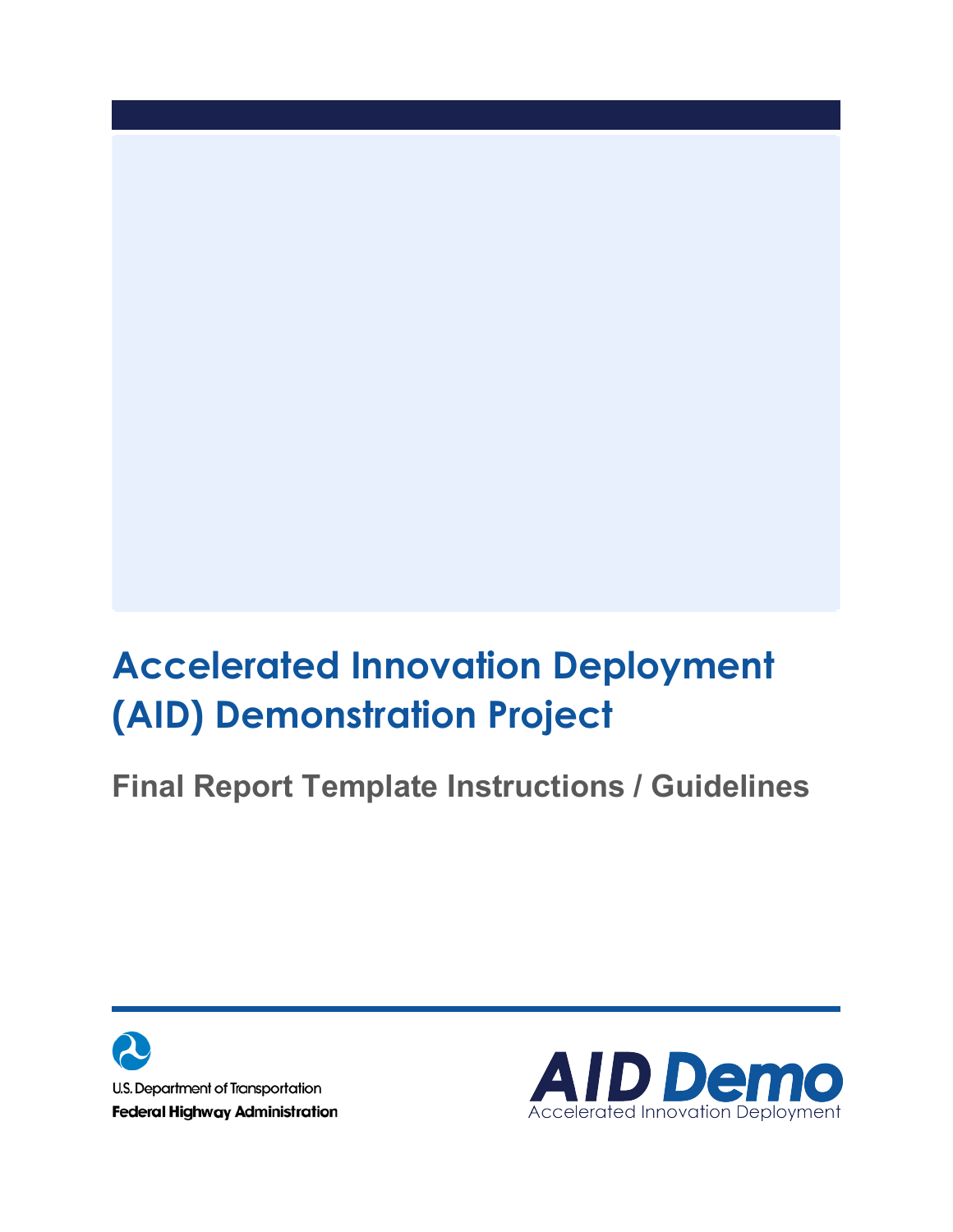## **Table of Contents**

| ACCELERATED INNOVATION DEPLOYMENT (AID) DEMONSTRATION GRANTS 2 |
|----------------------------------------------------------------|
|                                                                |
|                                                                |
|                                                                |
|                                                                |
|                                                                |
|                                                                |
|                                                                |
|                                                                |
|                                                                |
|                                                                |
|                                                                |
|                                                                |
|                                                                |
|                                                                |
|                                                                |
|                                                                |
|                                                                |
|                                                                |
|                                                                |
|                                                                |
|                                                                |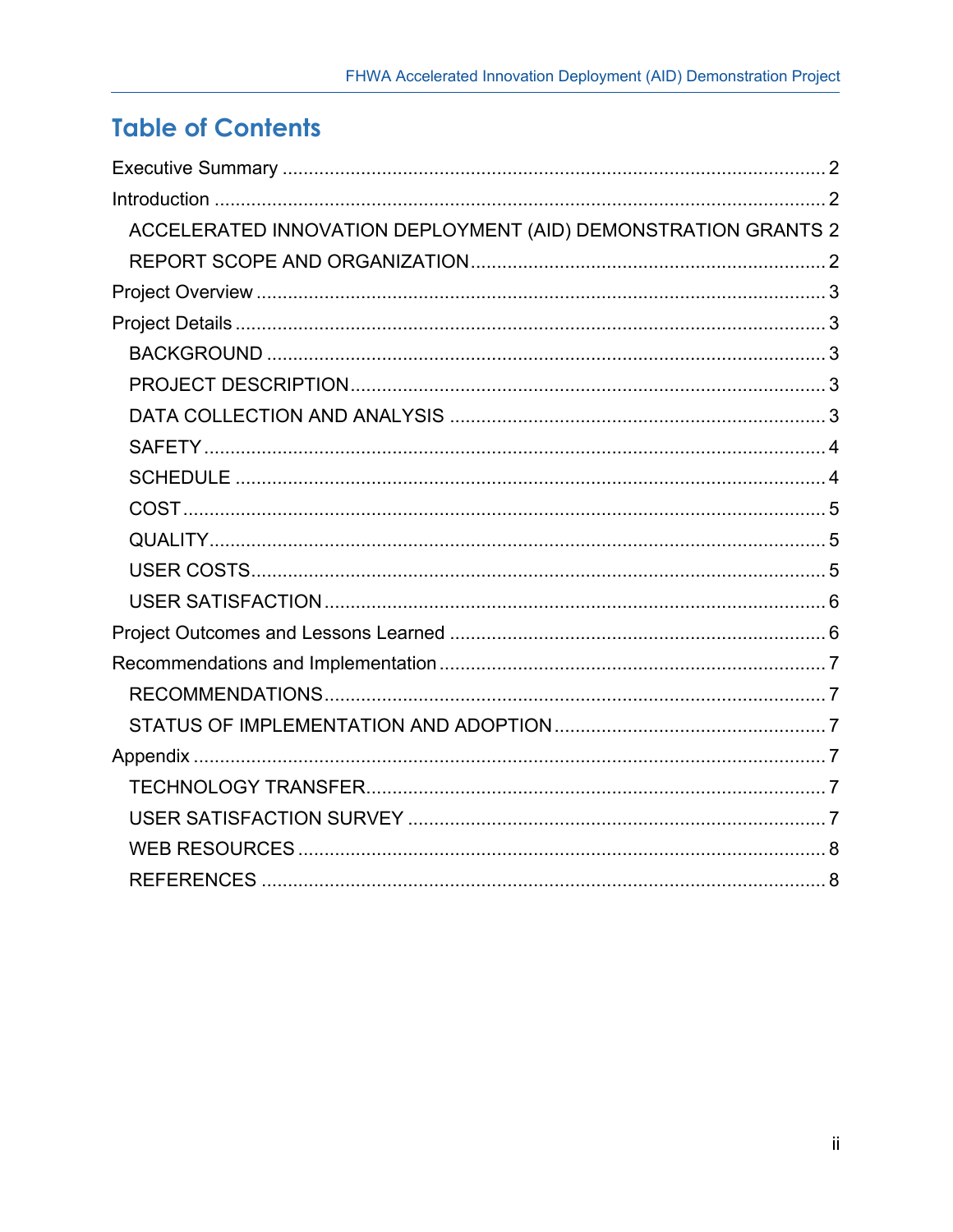# **Template Summary**

The Accelerated Innovation Deployment (AID) Demonstration final report template is designed to lend structure to and provide a framework for project reporting and ensure consistency in content and format from one AID Demonstration project final report to another. This template contains major sections representing information that is required for every AID Demonstration project final report.

This template is designed so that you can easily insert the required reporting information. The sections with **Heading Level 1** style and **HEADING LEVEL 2** style are prescribed. To keep the report as succinct as possible, you are encouraged to include any additional information (i.e., surveys, web resources, references) that will assist in providing further understanding of the project in the Appendix.

We encourage agencies to ensure the AID Demonstration final report has completed your internal review and approval process before it is released to the Federal Highway Administration (FHWA). If not, please notify us so that we can work to complete the process in a concurrent manner. As you develop the report, please guarantee that you have the approval to use all photographs included in the report and ensure both photographs and charts are 508 compliant. If the report has been published on your website, please share this information when you submit the document. Once FHWA has accepted the final report and it is approved for FHWA dissemination, the report may be posted or linked to the Center for Accelerating Innovation or AID Demonstration web page.

We look forward to working with as you prepare the project final report so that it tells a technically oriented "story" in a dynamic fashion. We hope your experience will encourage others to consider implementing innovation. **If you have questions about the project final report template, please feel free to contact Fawn Thompson at fawn.thompson@dot.gov or 404-895-6229 for assistance.**

## **Template Directions**

When using this template, please do not change colors, font styles, or apply any special formatting to the text. The following styles are used in the template. When pasting text into sections, select "keep text only" to maintain template style.

**Heading Level 1 (style = Heading 1) HEADING LEVEL 2 (style = Heading 2)**

Text (Style = Normal)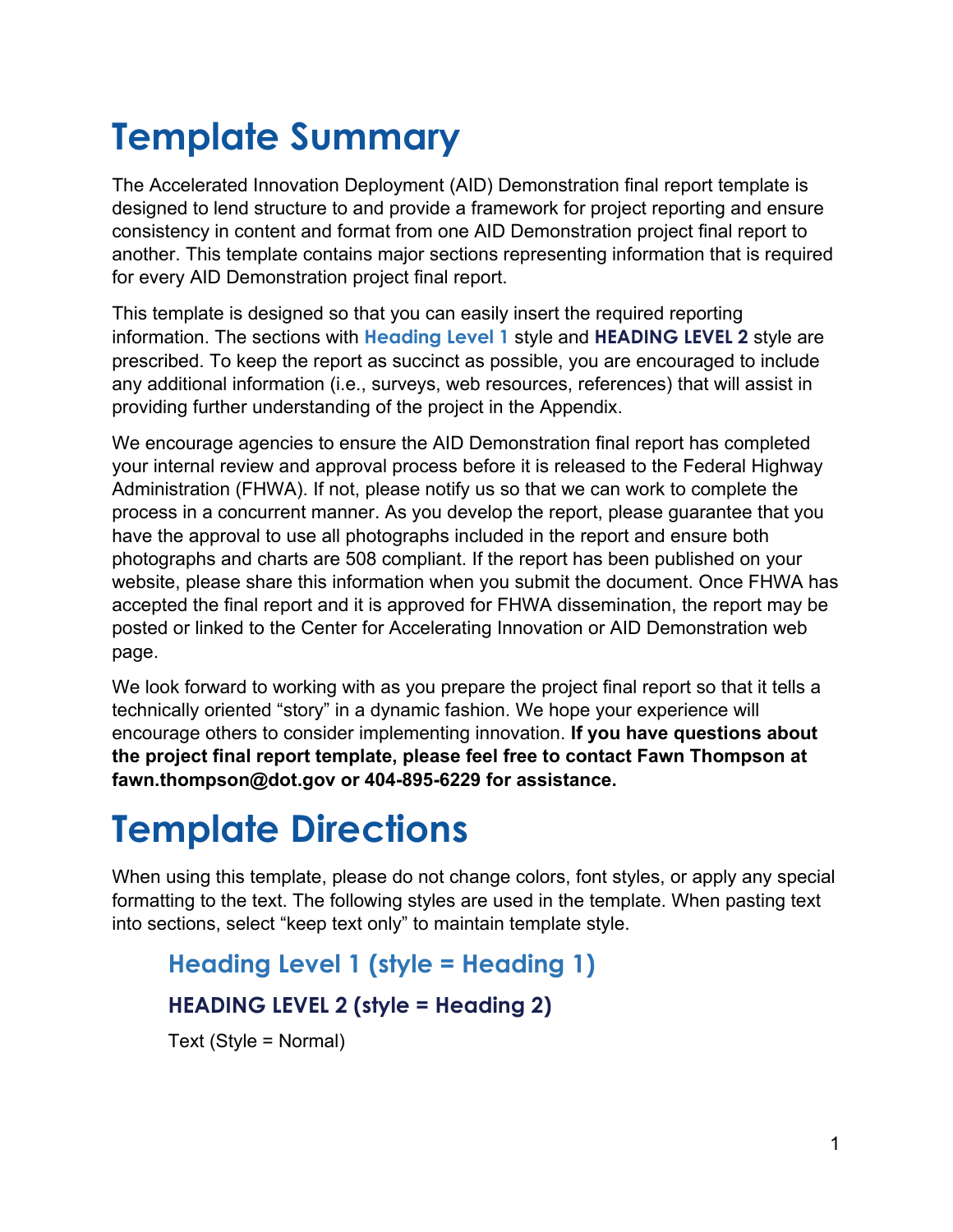## **Template Section Descriptions**

Below you will find narrative to support development of the project final report. The template is prescriptive and has been developed to help guide you in the reporting process to ensure all required information is included.

## <span id="page-3-0"></span>**Executive Summary**

Provide a preview of the report. The executive summary can be written in a nontechnical manner. It should provide project highlights and summarize recommendations. The executive summary should not exceed two typed pages in the template.

## <span id="page-3-1"></span>**Introduction**

The Accelerated Innovation Deployment (AID) Demonstration Grants section has been standardized. Please include written narrative. The Report Scope and Organization section has required inputs, please update accordingly.

### <span id="page-3-2"></span>**ACCELERATED INNOVATION DEPLOYMENT (AID) DEMONSTRATION GRANTS**

The Federal Highway Administration (FHWA) AID Demonstration Grants Program, which is administered through the FHWA Center for Accelerating Innovation (CAI), provides incentive funding and other resources for eligible entities to offset the risk of trying an innovation and to accelerate the implementation and adoption of that innovation in highway transportation. Entities eligible to apply include State departments of transportation (DOTs), Federal land management agencies, and tribal governments as well as metropolitan planning organizations and local governments which apply through the State DOT as subrecipients.

The AID Demonstration program is one aspect of the multi-faceted Technology and Innovation Deployment Program (TIDP). AID Demonstration funds are available for any project eligible for assistance under title 23, United States Code. Projects eligible for funding shall include proven innovative practices or technologies such as those included in the Every Day Counts (EDC) initiative. Innovations may include infrastructure and non-infrastructure strategies or activities, which the award recipient intends to implement and adopt as a significant improvement from their conventional practice.

### <span id="page-3-3"></span>**REPORT SCOPE AND ORGANIZATION**

This report documents the (insert recipient or subrecipient) demonstration grant award for (insert project description) using (insert innovation employed). The report presents details relevant to the employed project innovation(s), the overarching TIDP goals, performance metrics measurement and analysis, lessons learned, and the status of activities related to adoption of (insert innovation) as conventional practice by (insert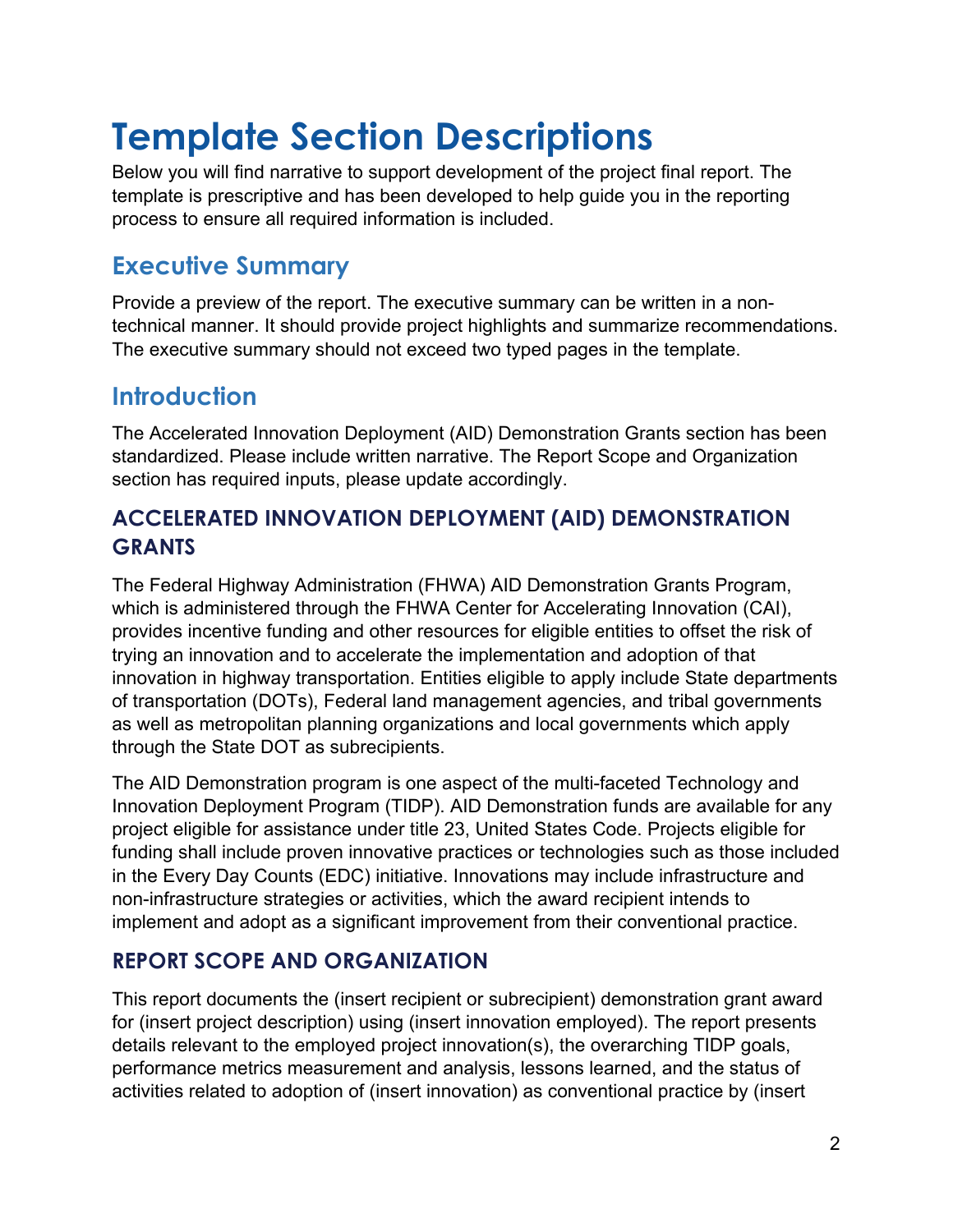recipient or subrecipient). (As applicable, please include technology transfer activities that took place to disseminate the project results.)

## <span id="page-4-0"></span>**Project Overview**

This information was included in the AID Demonstration grant application narrative. This should include a brief discussion about alignment with individual TIDP/AID goals, as applicable, for improving highway efficiency, safety, mobility, reliability, service life, environmental protection, sustainability, and quality while reducing project completion/construction time.

## <span id="page-4-1"></span>**Project Details**

## <span id="page-4-2"></span>**BACKGROUND**

The project involved (insert project description information from project narrative. Focus and expand upon: current state of the practice, the innovation used, and prior experience using the innovation.) Figure 1 shows the project location. (Insert map depicting location of deployed innovation, as applicable.)

*Figure 1. Map. Project location.*

### <span id="page-4-3"></span>**PROJECT DESCRIPTION**

(Restate material from the project narrative in an expanded format. What was the project and its objective?)

(Describe the process of implementing the innovation and how it differed from the standard practice of the recipient/subrecipient. Use photographs, tables, diagrams, charts, and other graphics to emphasize points as applicable.

- Discuss the performance measures established for the project as related to the innovation. Detailed information specific to each topic area should be expanded upon under the "Data Collection and Analysis" section.
- Discuss public outreach and stakeholders, including permitting agencies, and involvement activities. Explain how these efforts may have varied from standard practice.
- Discuss the interactions with FHWA, CAI, and division/Federal lands/program offices during the life of the project.
- Discuss any technology transfer and information dissemination activities associated with the project. Provide supporting documentation in the Appendix.

## <span id="page-4-4"></span>**DATA COLLECTION AND ANALYSIS**

Performance measures consistent with the project goals were jointly established for this project by (insert recipient/subrecipient) and FHWA to qualify, not to quantify, the effectiveness of the innovation to inform the AID Demonstration program in working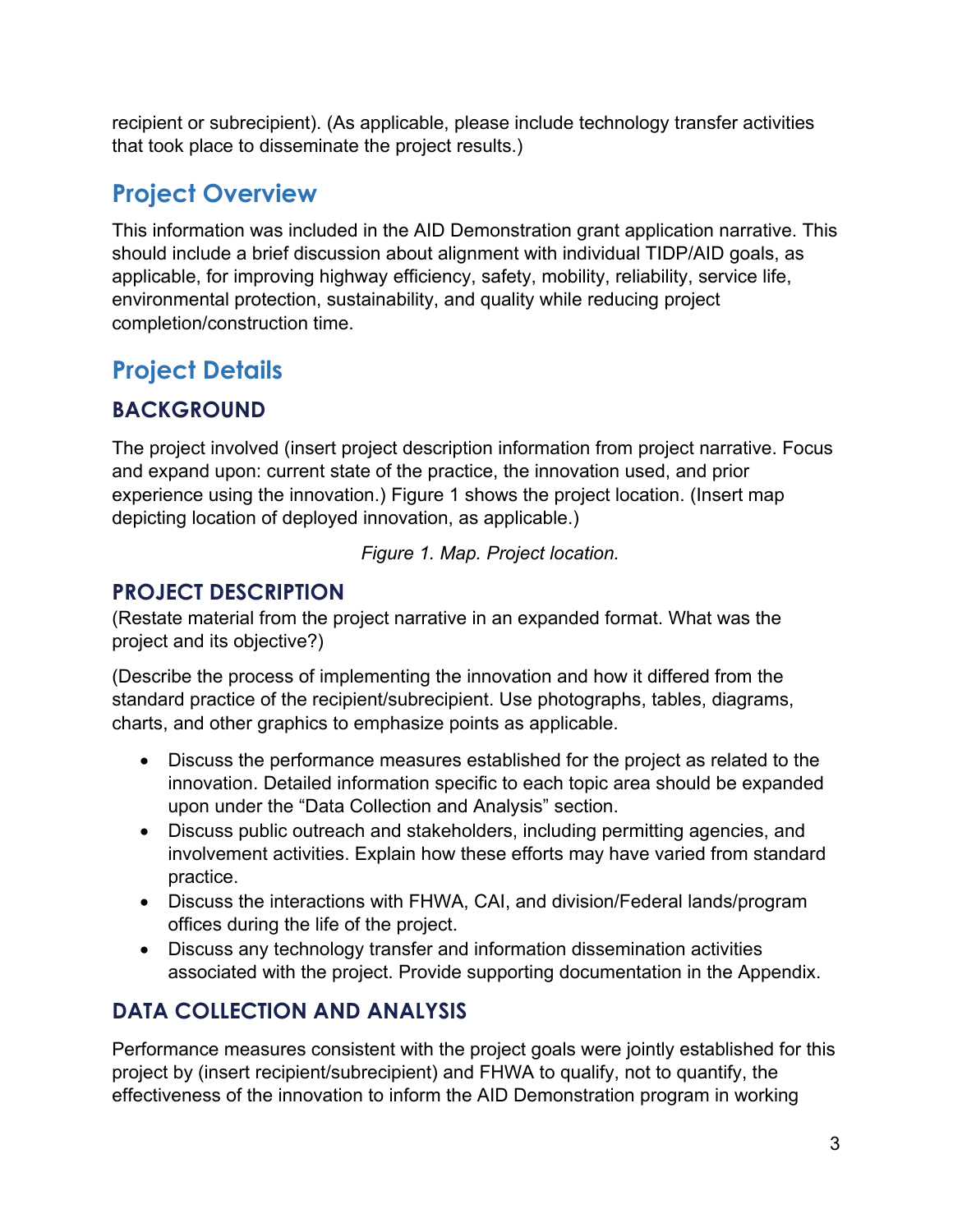toward best practices, programmatic performance measures, and future decision making guidelines.

Data was collected to determine the impact of using (insert innovation) on (select as relevant from the following: safety, schedule, cost, quality, and user impacts before, during, and after construction) and demonstrate the ability to:

- Achieve a safer environment for the traveling public and workers
- Reduce overall project delivery time and associated costs
- Reduce life cycle costs through producing a high-quality project
- Reduce impacts to the traveling public and project abutters
- Satisfy the needs and desires of our customers

This section discusses how the (insert recipient or subrecipient) established baseline criteria, monitored and recorded data during the implementation of the innovation, and analyzed and assessed the results for each of the performance measures related to these focus areas.

### <span id="page-5-0"></span>**SAFETY**

The (insert recipient or subrecipient) is always concerned with the safety of both the workers delivering the project and the users of our infrastructure during construction. The (insert appropriate time frame) crash history for this (these) location(s) revealed (insert the appropriate information) as seen (in Table X) below.

Historically, a comparable project (on similar type/class of roadway, with similar traffic, etc.) would be expected to experience (insert numbers of work zone related crashes, user injuries, worker injuries) during the life of the project. (Expand upon this. How many seasons, phases, etc. would be required using standard practices?) These figures establish the baseline for our comparison of the innovative and traditional project delivery methods.

- There were (insert number of injuries or incidents) to workers and inspectors during construction. (Provide details as necessary.)
- There were (insert numbers of work zone related crashes, user injuries) during construction. (Provide details as necessary.)

This represents a (quantifiable description) improvement from the established baseline for safety.

## <span id="page-5-1"></span>**SCHEDULE**

Streamlining the project delivery process results in earlier project completion. This in turn provides greater service to our end users sooner. The use of this innovation (discuss expectations and benefits or non-impact to schedule).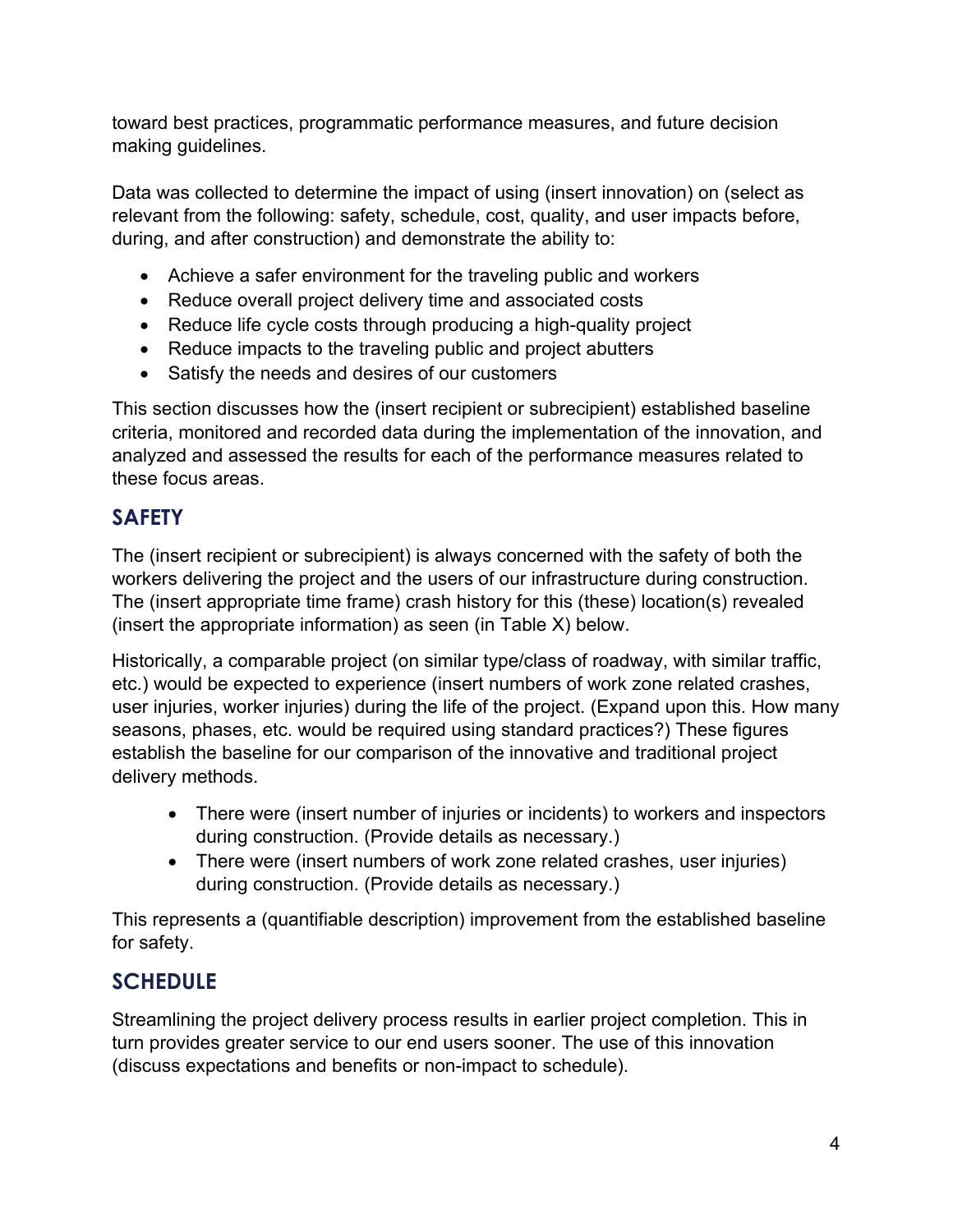The method traditionally employed by (insert recipient or subrecipient) to deliver a comparable project such as: (insert two to three examples if possible) would require (insert timeframe). However, by making use of (name of innovation) for this project we could realize a savings of (insert time frame based upon frame of reference; construction, con.  $+$  bid & award, con  $+$  b&a  $+$  design, etc.) The following details how we could achieve these time savings. (Insert tables, graphs, discussion as needed.)

There is also a financial component of time. With few exceptions, the purchasing power of today's money is greater than the purchasing power of the same amount in the future because of inflation; materials, fuel, labor, equipment, and supplies will generally cost more in the future than they do today.

### <span id="page-6-0"></span>**COST**

A traditional project of similar scope and scale delivered using our traditional methods was estimated to cost (insert cost). (Provide a copy of engineer's estimate for traditional delivery or at least highlights in table of Appendix). The (insert recipient or subrecipient) estimated that the use of (insert innovation) would result in a cost of (insert cost estimated for innovation).

(Discussion about any special qualifiers, change orders, time extensions, unexpected complications, incentive payments, etc. that affected the overall cost of the project.)

The actual direct financial cost associated with delivery of this project using (insert innovation) resulted in a cost of (insert final cost).

#### <span id="page-6-1"></span>**QUALITY**

As previously discussed, using traditional project delivery techniques the (insert recipient or subrecipient) would have (reiterate "baseline" process). However, using this innovation we could (insert applicable discussion on; constructability, materials control, elimination of joints, etc. and how that impacts long term service life of infrastructure).

(Since this report is due within six months of project completion, there likely is not time for a full assessment of the "quality" of the final product so extrapolation from baseline of comparable facilities delivered using conventional methods will be necessary for comparison purposes.)

### <span id="page-6-2"></span>**USER COSTS**

Generally, the three categories of user costs used in an economic/life cycle cost analysis are vehicle operating costs, delay costs, and safety-related costs/crash costs.

The impacts to the road users, though often underrepresented, are not to be neglected. Generally, user costs are categorized by delay costs, vehicle operating costs, and safety-related costs which incorporate numerous factors including fuel usage, vehicle emissions, distance traveled, point-to-point travel time, accelerated degradation of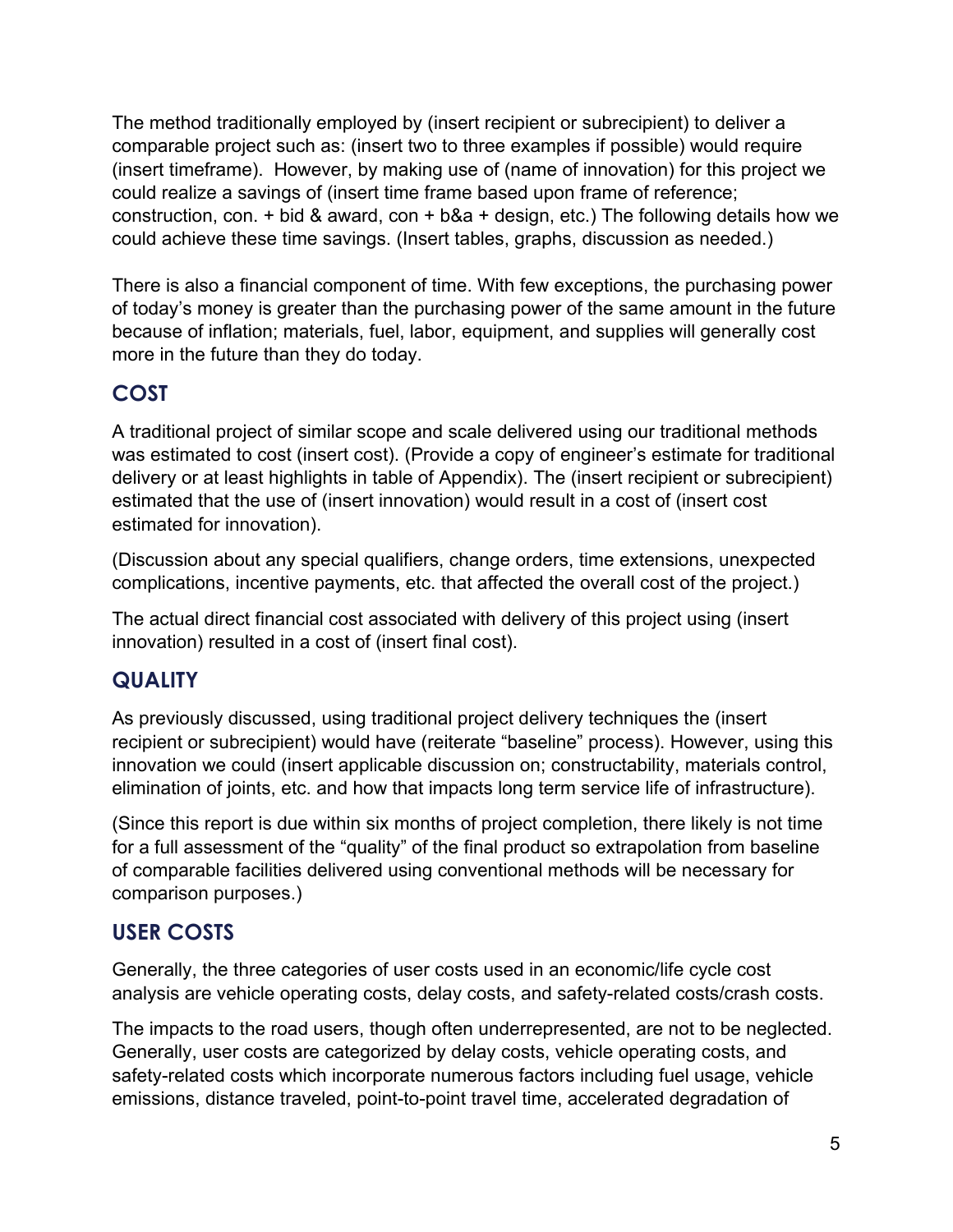detour facilities, decreased levels of service along detour routes, and the viability of alternate routes for non-motorized users.

(Depending upon the type of initiative employed, there exists a great variety of performance measures to monitor and track depending also upon the available resources employed. Average travel speed and traffic counts before, during, and after construction within project corridor as well as detour, official or otherwise, routes will be the primary items to measure. However, the type of facility will also dictate the impacts to freight movement, transit and non-motorized users, and environmental impacts on abutting properties. Secondary economic impacts on businesses are generally not quantified but could be captured as part of "satisfaction surveys.")

### <span id="page-7-0"></span>**USER SATISFACTION**

Recipients of TIDP/AID grants were required to report on specified performance indicators relevant to the individual project's goals and resource constraints. Formal goals and targets were not predefined for all recipients, including goals for user satisfaction unlike under the FHWA Highways for LIFE program where requirements for user satisfaction included achieving a performance goal of four or more on a Likert scale from one to seven (approximately 57 percent or more participants showing favorable response) for the following two questions:

- How satisfied is the user with the new facility compared with its previous condition?
- How satisfied is the user with the approach used to construct the new facility in terms of minimizing disruption?

A before and after customer satisfaction determination was required of all AID Demonstration grant recipients making use of innovations for construction projects. The (insert name of recipient/subrecipient) collaborated with the FHWA (CAI, division/Federal lands/program office) to develop a method to collect the sense of satisfaction from users of the then current state of the facility, of their experience using the facility, of the (insert name of recipient/subrecipient) performance in managing the facility, and (other measures as applicable) both before and after the construction phase of project delivery.

Results from both before and after construction can be found in the Table/Figure below with more details in the Appendix:

*Table. User satisfaction results.* 

## <span id="page-7-1"></span>**Project Outcomes and Lessons Learned**

Through this project, the (insert recipient or subrecipient) gained valuable insights about the innovative (construction techniques and/or materials) used.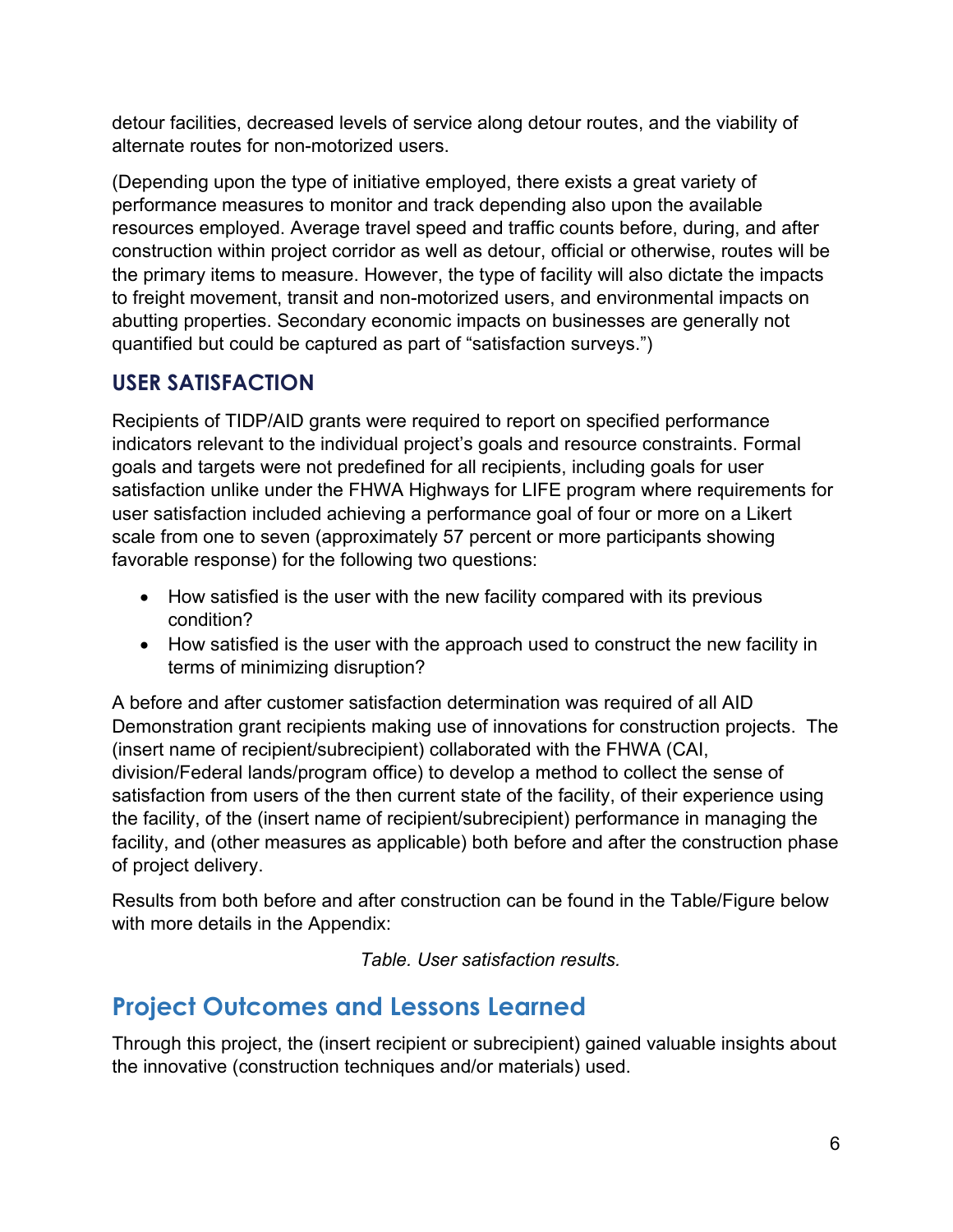Insert summary of outcomes as related identified measures (i.e., time saved, dollars saved, crashes mitigated). Details should have been provided in the "Data Collision and Analysis" section.

Insert list of takeaways using one to two sentences for each describing the innovation's magnitude and scope of impact on conventional practice. More detail can be provided later under the "Project Description," "Analysis," and "Recommendations" sections.

## <span id="page-8-0"></span>**Recommendations and Implementation**

#### <span id="page-8-1"></span>**RECOMMENDATIONS**

The (insert recipient/subrecipient) determined from the results of our data analysis and sense of satisfaction from the facility users that (insert information from previous "Lessons Learned" section). We propose adopting (insert innovation) into our standard operating procedures.

However, we also identified the following areas that could be improved upon in future applications of this innovation:

(List areas for improvement in recipient/subrecipient deployment and execution of innovation along with suggested fixes.)

### <span id="page-8-2"></span>**STATUS OF IMPLEMENTATION AND ADOPTION**

Since the completion of (insert name of project) the (insert recipient/subrecipient) has undertaken the following activities to implement (insert innovation) into our standard operating procedures as a significant improvement from our traditional practice for similar type projects: (list activities and status).

A proposed plan for full adoption is as follows: (list timeline and activities necessary for adoption).

## <span id="page-8-3"></span>**Appendix**

For supporting documentation useful to the understanding of this report please use the Appendix.

#### <span id="page-8-4"></span>**TECHNOLOGY TRANSFER**

Discuss any workshops, presentation, peer exchanges, publications, or other methods of sharing information related to application of selected innovation, the content of the technology transfer, and sense of reception by audience/participants. Supporting materials may include: publication references with abstracts, photographs, web links, and agendas from conferences and meetings.

### <span id="page-8-5"></span>**USER SATISFACTION SURVEY**